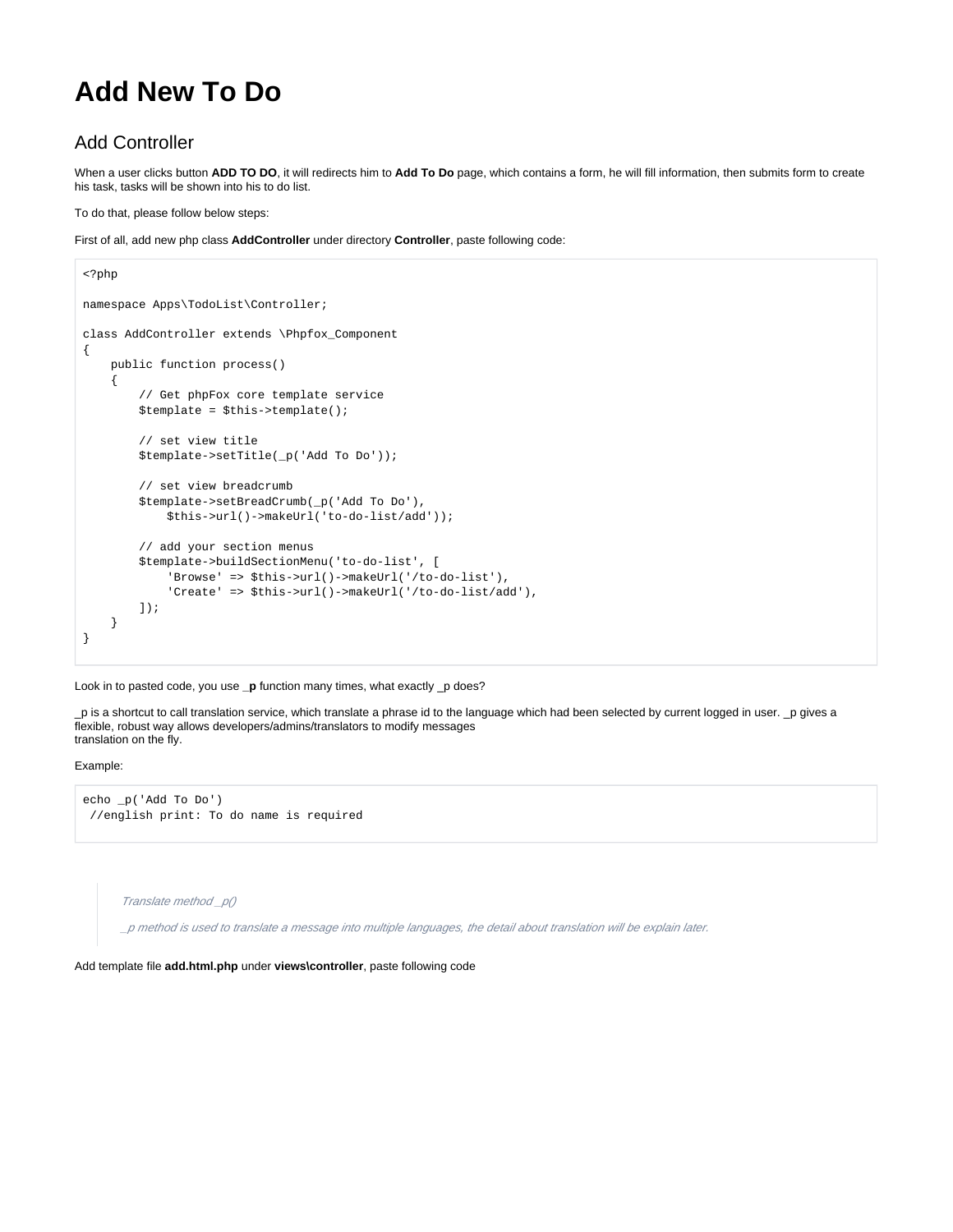```
<form method="post">
    <div class="form-group">
         <label class="control-label">Name</label>
         <input type="text" name="val[name]" class="form-control"
                maxlength="255"/>
     </div>
     <div class="form-group">
         <label class="control-label">Description</label>
         <textarea name="val[description]" rows="3"
                   class="form-control"></textarea>
     </div>
     <div class="form-group">
         <button type="submit" class="btn btn-primary" name="_submit">Submit</button>
    \langlediv></form>
```
### Register **controller** and **route** to **start.php**

```
// Register your controller here
$module->addComponentNames('controller', [
     'todo.index' => Controller\IndexController::class,
     'todo.add' => Controller\AddController::class, // register add controller
]);
route('to-do-list/add', function () {
     \Phpfox_Module::instance()->dispatch('todo.add'); // add routing
     return 'controller';
});
```
## Click on **+ Add To Do**, you see the result

| Add To Do          |  |
|--------------------|--|
| <b>Name</b>        |  |
|                    |  |
| <b>Description</b> |  |
|                    |  |
|                    |  |
|                    |  |
| Submit             |  |
|                    |  |

At first we need a table to store to do list items.

Create table **todolist\_task** by running following query, by default phpFox uses **phpfox\_** prefix for all tables, the final table name will be **phpfox\_todolist\_task**: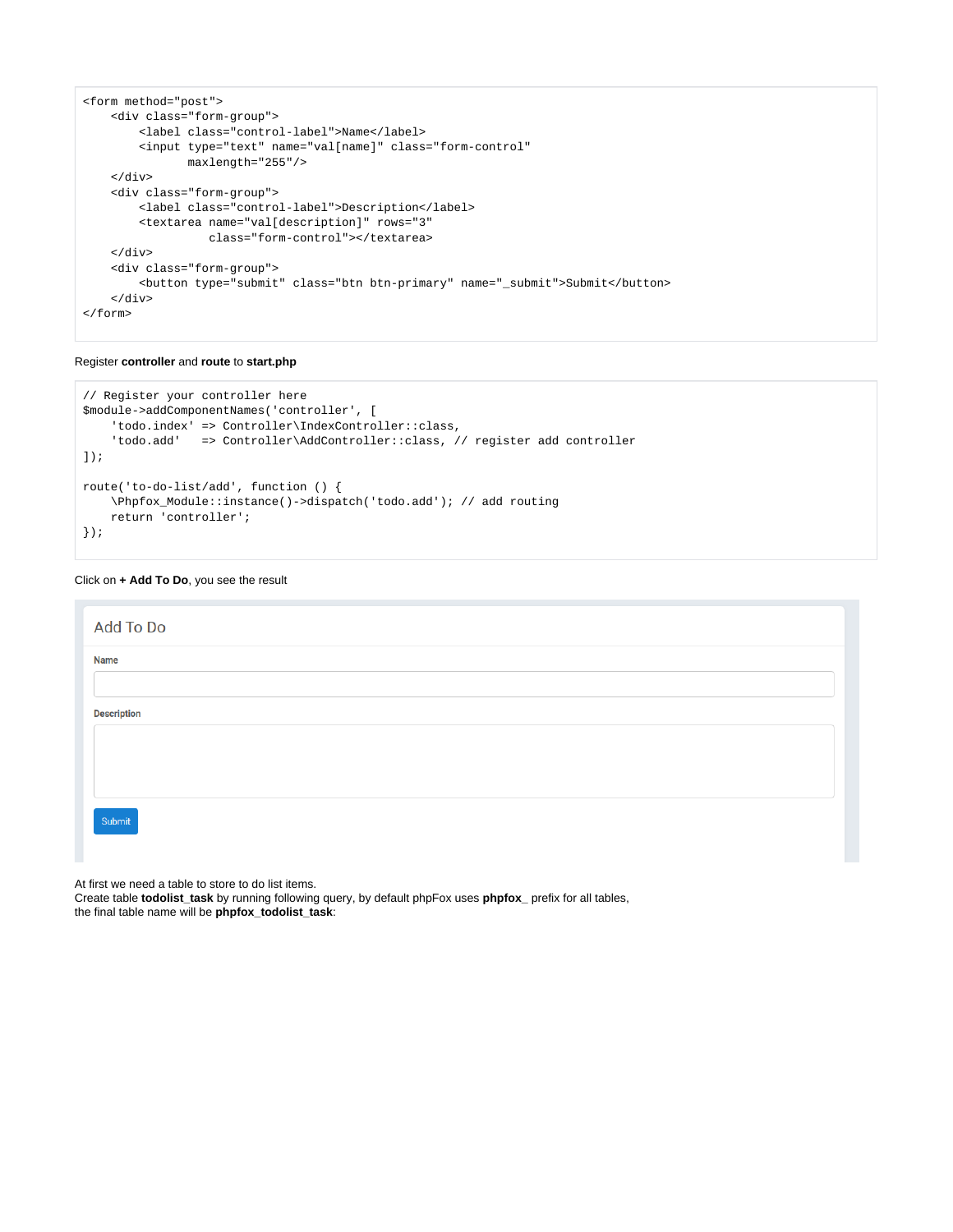```
CREATE TABLE `phpfox_todolist_task` (
   `task_id` int(10) unsigned NOT NULL AUTO_INCREMENT,
   `user_id` int(10) unsigned NOT NULL,
   `name` varchar(255) NOT NULL DEFAULT '',
  `description` varchar(255) NOT NULL DEFAULT '',
  `task_status` tinyint(3) unsigned NOT NULL DEFAULT '0',
  `time_stamp` int(10) unsigned NOT NULL,
   `time_update` int(10) unsigned NOT NULL DEFAULT '0',
   `privacy` tinyint(1) NOT NULL DEFAULT '0',
   `total_comment` int(10) unsigned NOT NULL DEFAULT '0',
   `total_view` int(10) unsigned NOT NULL DEFAULT '0',
  `total_like` int(10) unsigned NOT NULL DEFAULT '0',
  PRIMARY KEY (`task_id`)
) ENGINE=InnoDB DEFAULT CHARSET=latin1;
```
- **user\_id**: who creates task
- **name**: to do list name
- **description**: some lines about task
- **task\_status**: status about task, 0: in-complete, 1: complete
- **time\_update**: last modification time
- **time\_stamp**: creation time
- **privacy**, **total\_like**, **total\_comment**, **privacy** will be explained later

Creating tables by sql is only for testing app, before exporting app package for publishing, you have to write script to create tables automatically when installing your app in another site. We will show you how to do that later.

After we have a table to store to do list task, continue editing AddController to handle process.